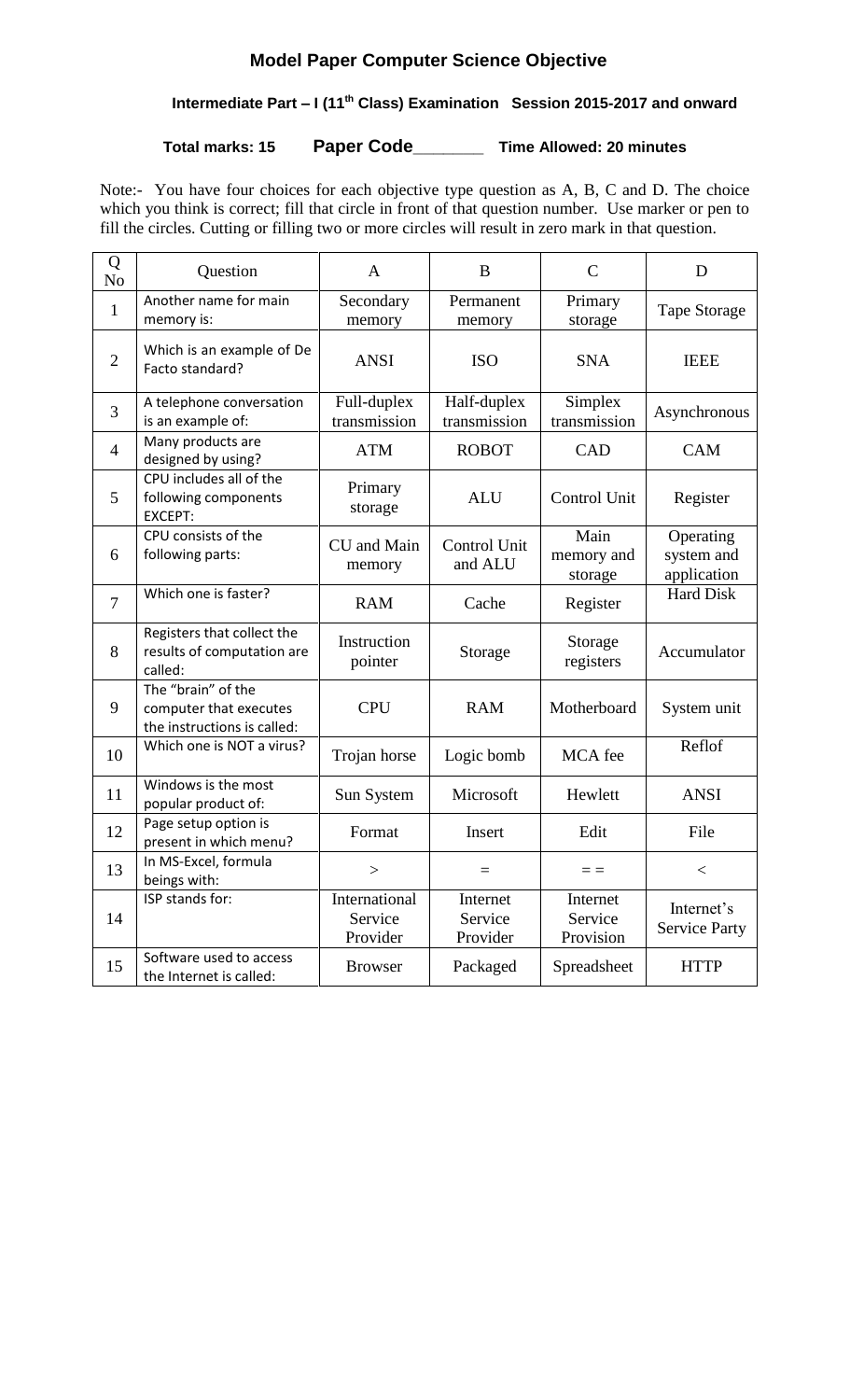## **Model Paper Computer Science Subjective**

 **Intermediate Part – I (11th Class) Examination Session 2015-2017 and onward**

 **Total marks: 60** Total marks: 60

## **SECTION ------------I**

**2. Answer any Six (06) parts from the followings: 6×2=12**

- (i) Describe input devices.
- (ii) What is touch screen?
- (iii) Define the purpose of facsimile.
- (iv) Briefly describe De-Facto standard.
- (v) What is the use of Network Interface Card (NIC)?
- (vi) Define token ring.
- (vii) What do you know about parallel data transmission?
- (viii) Write any two examples of guided media.
- (ix) List down names for any two application software.

### **3. Answer any Six (06) parts from the followings: 6×2=12**

- (i) What is mean by Computer Aided Learning?
- (ii) Define the term Robot.
- (iii) Why the RAM is called volatile?
- (iv) Define EEPROM.
- (v) Briefly describe the function of address bus.
- (vi) Define the purpose of stack pointer.
- (vii) Describe compiler.
- (viii) List four important antivirus programs.
- (ix) Who is responsible for data security?

### **4. Answer any Six (06) parts from the followings: 6×2=12**

- (i) What is the use of Control Panel?
- (ii) Define extended partition.
- (iii) Describe character formatting?
- (iv) List some uses of word processor.
- (v) What is the difference between active cell and passive cell?
- (vi) Differentiate between workbook and worksheet.
- (vii) Define the term uploading.
- (viii) How web pages are created?
- (ix) List any two important search engines.